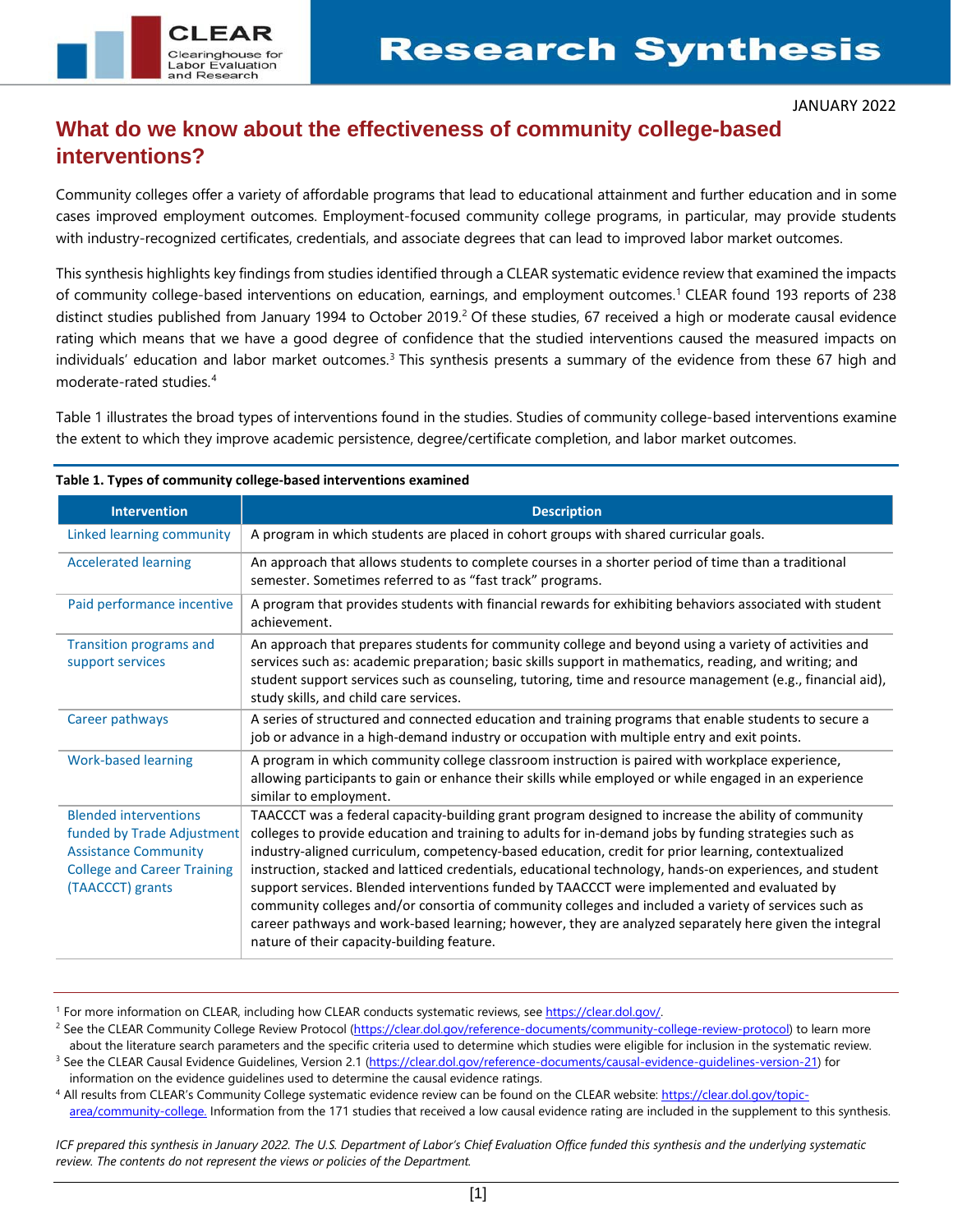### **Key takeaways**

 $CI$   $FAF$ 

Clearinghouse for Labor Evaluation and Research

 **Many community college-based interventions improved education outcomes but few improved earnings or employment outcomes.** The studies found that participation in community college-based interventions increased rates of course enrollment, course completion, and credit accumulation. Community college-based interventions also increased the rates of degree, credential, or certificate completion as well as transfers to a four-year institution. A smaller percentage of studies found higher quarterly earnings, larger wage gains, or higher employment rates among program participants.

**Paid performance incentives improved education outcomes and show promise to increase earnings.** All studies of paid performance incentives found increased academic persistence, credit accumulation, or degree/certificate completion, providing a small body of credible, quality evidence of promising interventions to improve education outcomes. One study of year-round Pell (YRP) funding also found higher earnings among YRP recipients three years later. More evidence is needed to draw stronger conclusions of the effectiveness on earnings.

 **Accelerated learning interventions increased the rates of course enrollment and completion as well as the rates of degree/certificate completion.** The studies focused on accelerated learning interventions designed for individuals in developmental learning courses who traditionally have lower rates of academic persistence and degree completion.

 **Some studies showed that work-based learning interventions improved education and employment outcomes, but the evidence base is small.** One study found that workforce training paired with parental education increased program enrollment

and certification rates, and also increased employment rates in the healthcare sector. Another study found increased likelihood of course enrollment, course completion, and credits earned. Two studies found that participation in workbased learning increased long-term earnings but the authors did not provide tests of statistical significance.

 **Career pathways interventions had varying degrees of effectiveness across the outcomes.** These interventions had multiple studies that found improved education, earnings, or employment outcomes.

 **Evidence on the effectiveness of blended interventions funded by TAACCCT is mixed.** Variation in the results of these capacity building grants may be due to programmatic differences. Blended interventions funded by

**Promising employment-focused interventions to improve education, earnings, and employment outcomes**

- Skill-UP Network Pathways Acceleration in Technology and Healthcare (SUN PATH) Program
- Advancing Careers and Training for Healthcare (ACT for Healthcare)
- Health Profession Opportunity Grant (HPOG)

TAACCCT were comprised of different services in addition to work-based learning or career pathways, including academic supports (e.g., tutoring), employment supports (e.g., career counseling), technology (e.g., online learning), and developmental education (e.g., remedial courses).

### **Summary of the evidence base**

### **What we know from existing research, as summarized in Table 2, includes:**

- All but five studies investigated the effect of community college-based interventions on education outcomes (62 studies, see column 2 in Table 2).
- The most frequently evaluated community college-based interventions are linked learning communities and accelerated learning (each with 14 studies; see column 1).
- Each intervention listed in Table 2 has been shown to improve education outcomes (green boxes labeled with "a" in column 2). All paid performance incentives interventions improved education outcomes. Over half of linked learning community, accelerated learning, and blended TAACCCT-funded studies found improved education outcomes. Half of career pathways and work-based learning studies found favorable education outcomes. All but one transition program/support services study found favorable education outcomes.
- Less than half of the studies investigated the effect of community college-based interventions on earnings and wage outcomes (26 studies, see column 3) and employment outcomes (23 studies, see column 4).
- Only 6 of the 26 studies that investigated the effect of community college-based interventions on earnings and wage outcomes found favorable outcomes (green boxes labeled with "a" in column 3).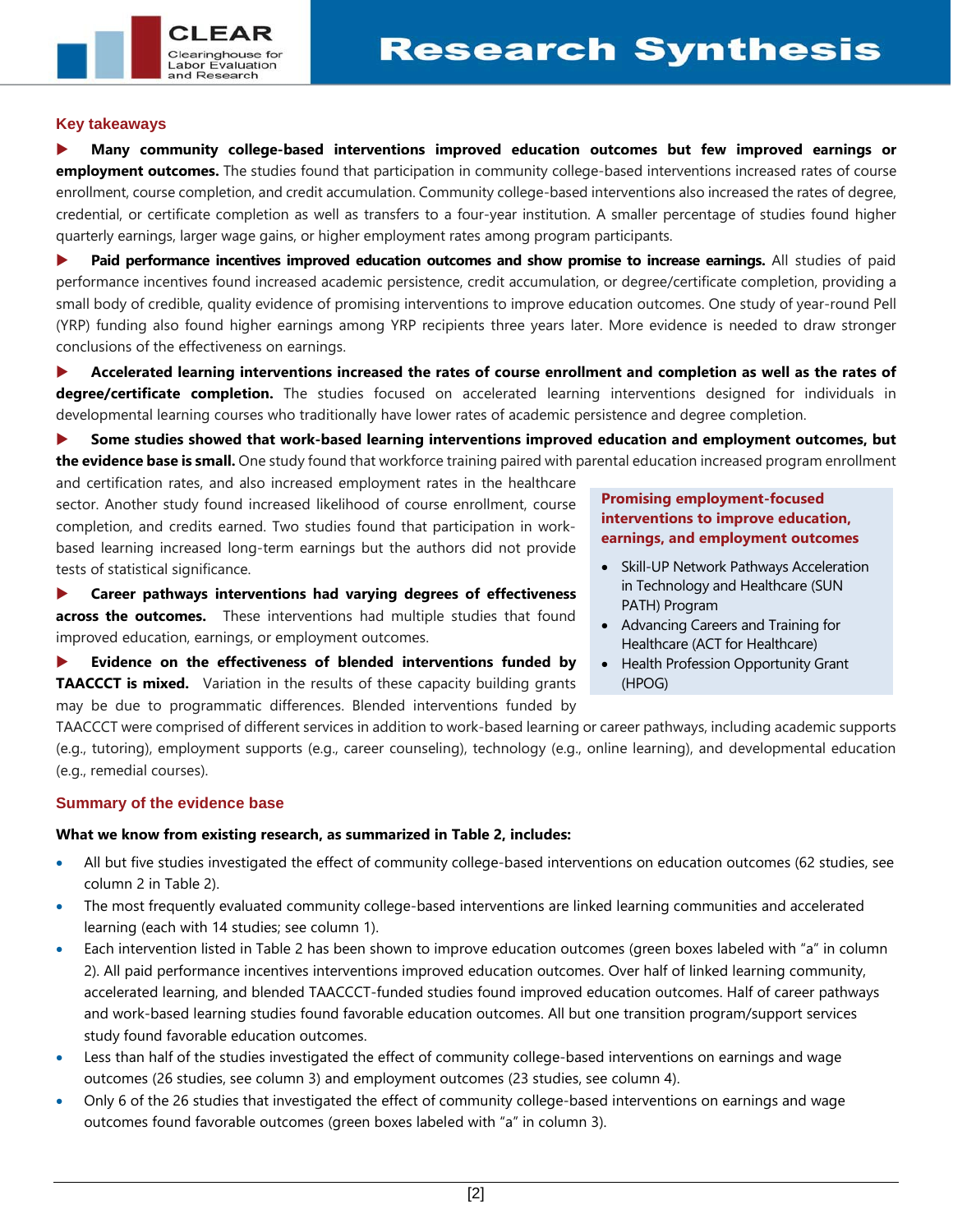• One-third of the studies (8 out of 23) that investigated the effect of community college-based interventions on employment outcomes found improvements (green boxes labeled with "a" in column 4).

|                                                          |                 | 2                                   |                |                |                | $\overline{\mathbf{3}}$<br><b>Earnings and wages</b> |                |                |                | 4<br><b>Employment</b> |                |                |                |
|----------------------------------------------------------|-----------------|-------------------------------------|----------------|----------------|----------------|------------------------------------------------------|----------------|----------------|----------------|------------------------|----------------|----------------|----------------|
| <b>Intervention</b>                                      | #               | <b>Education and skills</b><br>gain |                |                |                |                                                      |                |                |                |                        |                |                |                |
| Linked learning communities                              | 14              | 7 <sup>a</sup>                      | 7 <sup>c</sup> |                |                |                                                      | 1 <sup>c</sup> |                |                |                        | $1c$           |                |                |
| <b>Accelerated learning</b>                              | 14              | 10 <sup>a</sup>                     | 1 <sup>c</sup> | 3 <sup>d</sup> |                | n.a.                                                 |                |                |                | n.a.                   |                |                |                |
| Paid performance incentives                              | 6               | 6 <sup>a</sup>                      |                |                |                | 1 <sup>a</sup>                                       | 1 <sup>c</sup> |                |                |                        | 2 <sup>c</sup> |                |                |
| Transition programs and support<br>services              | 4 <sup>1</sup>  | 3 <sup>a</sup>                      | 1 <sup>b</sup> |                |                | n.a.                                                 |                |                |                | n.a.                   |                |                |                |
| Career pathways                                          | $12^{2,3}$      | 6 <sup>a</sup>                      | 1 <sup>c</sup> | 4 <sup>d</sup> |                | 3 <sup>a</sup>                                       | 3 <sup>c</sup> | 3 <sup>d</sup> | 2 <sup>b</sup> | 4 <sup>a</sup>         | 3 <sup>c</sup> | 3 <sup>d</sup> |                |
| <b>Work-based learning</b>                               | 4 <sup>2</sup>  | 2 <sup>a</sup>                      |                |                |                |                                                      | 3 <sup>c</sup> |                |                | 1 <sup>a</sup>         |                |                |                |
| Blended interventions funded by<br><b>TAACCCT</b> grants | 13 <sup>4</sup> | $R^a$                               |                | 2 <sup>d</sup> | 1 <sup>b</sup> | 2 <sup>a</sup>                                       | 6 <sup>c</sup> |                | 1 <sup>b</sup> | 3 <sup>a</sup>         | 5 <sup>c</sup> |                | 1 <sup>b</sup> |

#### **Table 2. Summary of the evidence base**

 $FAF$ 

Clearinghouse for Labor Evaluation and Research

Key: a Indicates the number of studies that found at least one favorable impact in the outcome domain. These studies had at least one statistically significant favorable impact and no statistically significant unfavorable impacts.

**b** Indicates the number of studies that found at least one unfavorable impact in the outcome domain. These studies had at least one statistically significant unfavorable impact in the outcome domain and no statistically significant favorable impacts.

<sup>c</sup> Indicates the number of studies that found no statistically significant impacts in the outcome domain.

<sup>d</sup> Indicates the number of studies with mixed impacts in the outcome domain. These studies had some statistically significant favorable and some statistically significant unfavorable impacts in the outcome domain.

n.a. indicates that none of the studies examined these outcomes.

*Notes:*

<sup>1</sup> Two studies examined bridge programs, one examined a dual enrollment program, and one study examined developmental math with a college success course.

<sup>2</sup> Although classified as either work-based learning or career pathways programs due to the primary intervention component, these employment-focused interventions included additional components (e.g., student support services, technology, accelerated learning, developmental education).<br><sup>3</sup> One study examined short-term stackable certificates as part of a career pathway

4 This synthesis includes a small percentage of studies of blended interventions funded by TAACCCT, implemented by individual community colleges or consortia. Those that are included received a moderate causal evidence rating (and none received a high rating). Studies of these blended interventions funded by TAACCCT represented 60 percent of all studies in the overall Community College systematic evidence review. To view synthesis reports of TAACCCT evaluations, please see the U.S. Department of Labor, Chief Evaluation Office's Completed Reports webpage: [https://www.dol.gov/agencies/oasp/evaluation/completedstudies.](https://www.dol.gov/agencies/oasp/evaluation/completedstudies) 

### **Where are the gaps in the research on community college-based interventions?**

- *More research, including longitudinal research, is required to determine the effect of community college-based interventions on labor market outcomes.* Less than half of the studies examined the effect of community college-based interventions on earnings outcomes (26 studies) and employment outcomes (23 studies). The focus was primarily on education outcomes (62 studies), such as degree/credential completion and academic persistence. For studies that examined labor market outcomes, most were less than 24 months post-intervention.
- *More research is required to determine what combination of services or intervention components lead to improved education, earnings, and employment outcomes.* The employment-focused interventions (career pathways, work-based learning, and blended interventions funded by TAACCCT) are quite varied and included multiple services in each study. For example, one TAACCCT grant included stacked and latticed credentials,<sup>[5](#page-2-0)</sup> improved instructional design, increased online learning offerings, coaching on industry recognized credentials, and the use of job development career coaches to integrate soft skills while another TAACCCT grant included career pathways with student support services.

<span id="page-2-0"></span><sup>&</sup>lt;sup>5</sup> Stacked credentials allow an individual to accumulate credentials over time to move up a career ladder or through a career pathway while latticed credentials allow an individual to move across multiple career pathways.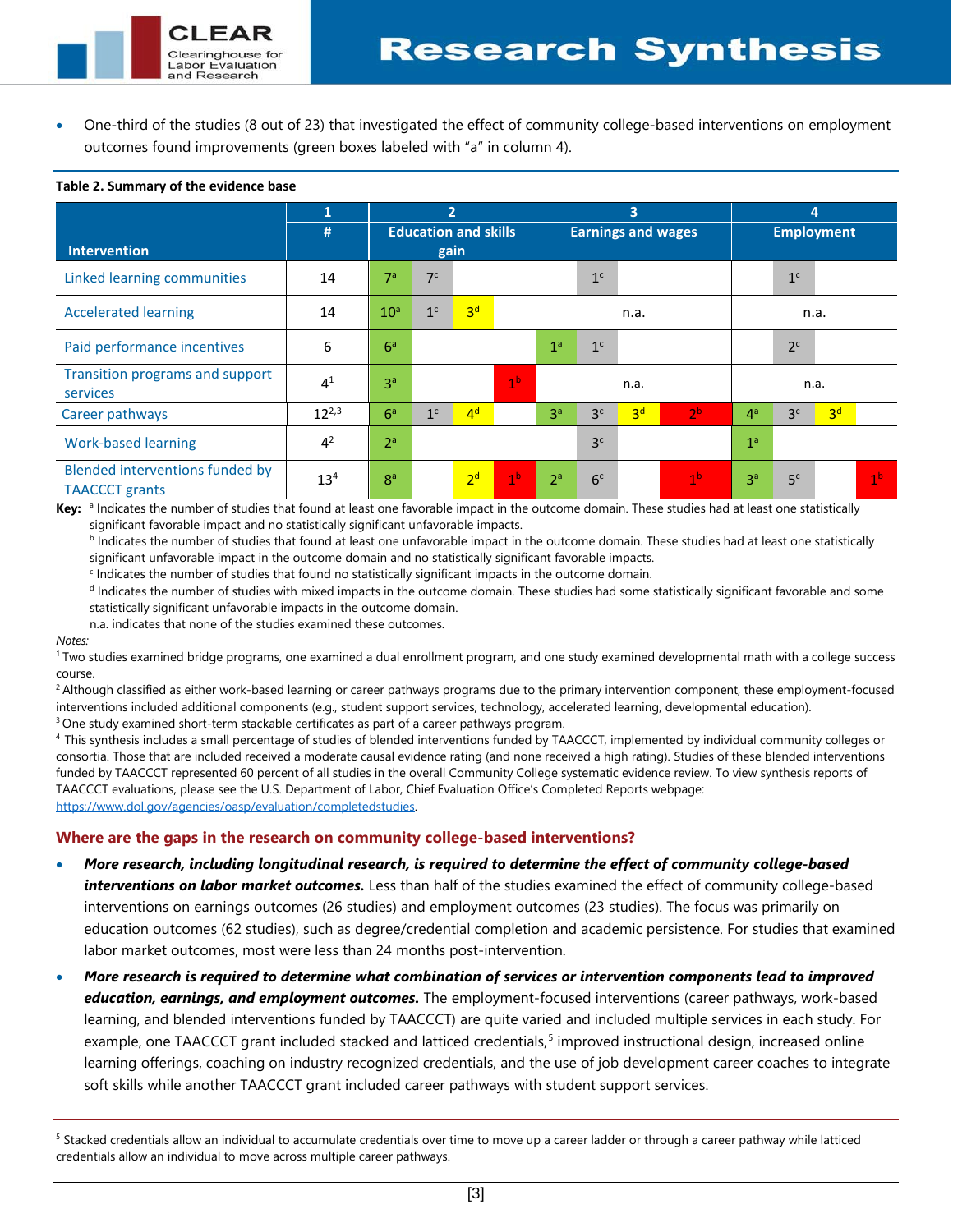• *Exploring the differences in outcomes across sites would illuminate the importance of implementation and context when evaluating the effectiveness of interventions.* Several studies were implemented across multiple sites, but the research studies included combined findings only. Variation in the results may be due to the implementation of the intervention and the context and setting where the intervention took place.

Clearinghouse for Labor Evaluation and Research

• *More high-quality studies examining the impact of community college-based interventions are needed.* Of the 238 studies found in this evidence review, 67 studies (less than one-third) received a high or moderate causal evidence rating. A low rating does not mean that the intervention was ineffective or had unfavorable outcomes. Low-rated studies often reflect the most rigorous methods authors could use given the circumstances. The remainder of studies found in this evidence base (the 171 low-rated studies), whose findings are not included in this synthesis, had several methodological limitations. For example, the selection of a comparison group in some studies produced a confounding factor where it was difficult to attribute the observed effects to the intervention studied and not to other factors. More rigorous, credible research would enable us to draw stronger conclusions about the effectiveness of community college-based interventions.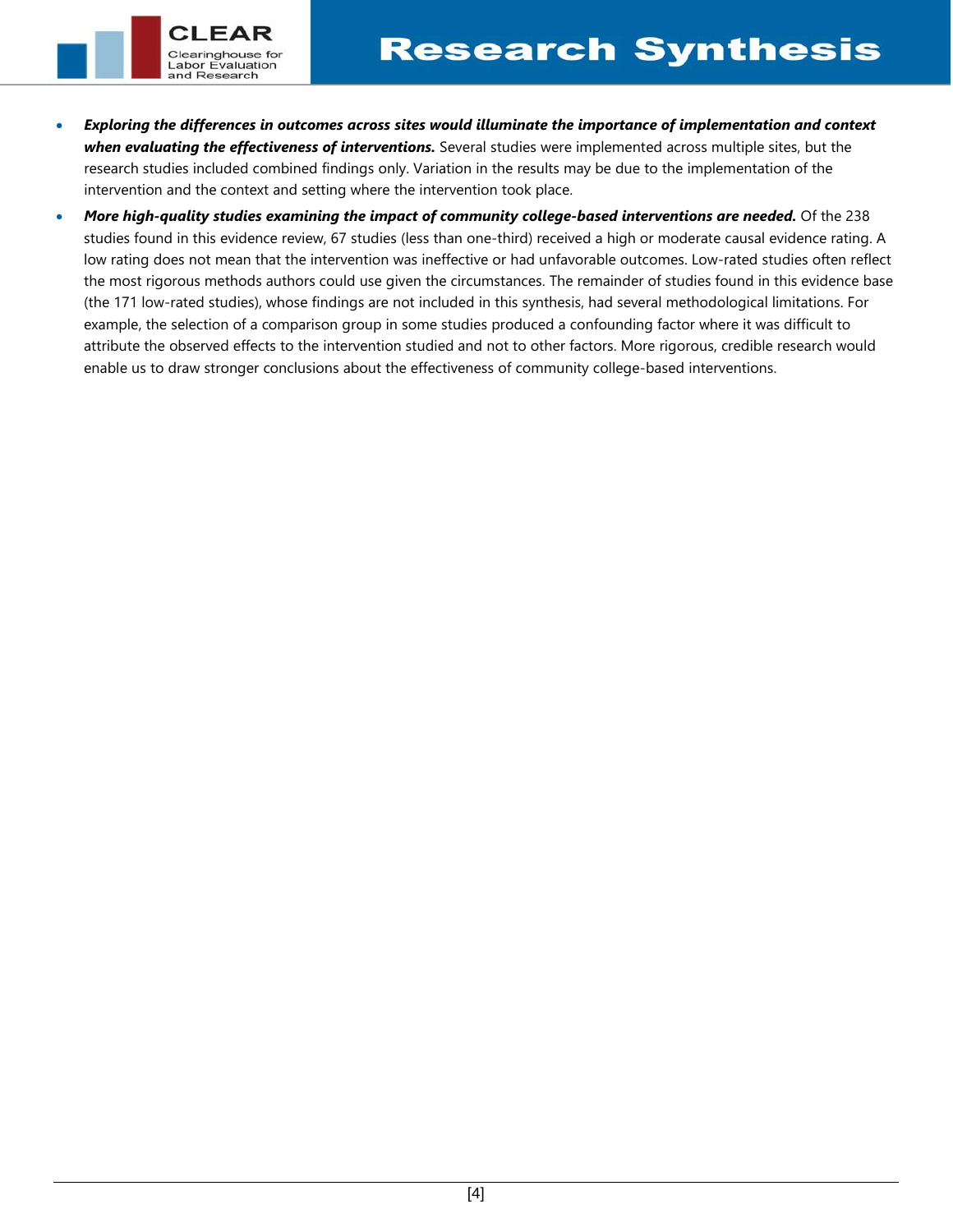### **Publications included in the review**

and Research

- Anderson, T., Kuehn, D., Eyster, L., Barnow, B., & Lerman, R. I. (2017). *New evidence on integrated career pathways: Final impact report for Accelerating Opportunity.* Washington, DC: Urban Institute.
- Bandyopadhyay, P. (2010). *The impact of course delivery systems on student achievement and sense of community: A comparison of learning community versus stand-alone classroom settings in an open-enrollment inner city public community college* (Doctoral dissertation). Retrieved from ProQuest Dissertations and Theses database. (UMI No. 3390450)
- Barnett, E. A., Bork, R. H., Mayer, A. K., Pretlow, J., Wathington, H. D., & Weiss, M. J. (2012). *Bridging the gap: An impact study of eight developmental summer bridge programs in Texas.* New York: National Center for Postsecondary Research.
- Bellville, J., Schoeph, K., Wilkinson, A., Leger, R., Jenner, E., Lass, K., Dunn, N., Finke, J., Bishop, M., Weingartner, T., Coffman, K., Petry, K., & Fujawa, A. (2017). *WV Bridging the gap TAACCCT round 3: Final evaluation report.* Indianapolis, IN: Thomas P. Miller & Associates.
- Berger, A., Turk-Bicakci, L., Garet, M., Song, M., Knudson, J., Haxton, C., Zeiser, K., Hoshen, G., Ford, J., Stephan, J., Keating, K., & Cassidy, L. (2013). *Early college, early success: Early college high school initiative impact study.* Washington, DC: American Institutes for Research.
- Betesh, H., Kim, H., Kogan, D., Lindy, R., & Paprocki, A. (2017). *Evaluation of Accelerated Training for Illinois Manufacturing (ATIM): Impact report.* Retrieved from [https://www.spra.com/wordpress2/wp-content/uploads/2017/05/ATIM-Impact-](https://www.spra.com/wordpress2/wp-content/uploads/2017/05/ATIM-Impact-Report_Final.pdf)[Report\\_Final.pdf](https://www.spra.com/wordpress2/wp-content/uploads/2017/05/ATIM-Impact-Report_Final.pdf)
- Bloom, D., & Sommo, C. (2005). *Building learning communities: Early results from the Opening Doors Demonstration at Kingsborough Community College.* New York: MDRC.
- Bowers, J. M. (2018). Does stacking work? *The academic value of short-term, stackable certificates (Unpublished doctoral dissertation).* University of Washington, Seattle, WA.
- Brock, T., & Richburg-Hayes, L. (2006). *Paying for persistence: Early results of a Louisiana scholarship program for low-income parents attending community college.* New York: MDRC.
- Center for Applied Research. (2017). *Central Georgia Technical College, TAACCCT.* Charlotte, NC.
- Chapman, A. (2017). *Quantitative analysis of an urban community college S-STEM program.* (Unpublished doctoral dissertation). University of Phoenix, Phoenix, AZ.
- Chase-Lansdale, P. L., Sabol, T. J., Eckrich Sommer, T., Chor, E., Cooperman, A. W., Brooks-Gunn, J., Yoshikawa, H., King, C., & Morris, A. (2019). Effects of a two-generation human capital program on low-income parents' education, employment, and psychological wellbeing. *Journal of Family Psychology, 33*(4), 433-443.
- Cho, S. W., Kopko, E., Jenkins, D., & Jaggars, S. S. (2012). *New evidence of success for community college remedial English students: Tracking the outcomes of students in the Accelerated Learning Program (ALP)* (CCRC Working Paper No. 53). New York: Columbia University, Community College Research Center.
- Dauphinee, T., & Bishwakarma, R. (2018). *SUN PATH comparison group study.* Albuquerque, NM: University of New Mexico, Career to Cradle Policy Institute.
- Edgecombe, N., Jaggers, S., Baker, E., & Bailey, T. (2013). *Acceleration through a holistic support model: An implementation and outcomes analysis of FastStart@CCD.* Community College Research Center Report. New York: Teachers College, Columbia University.
- Eyster, L., Nightingale, D.S., Barnow, B., O'Brien, C., Trutko, J. & Kuehn, D. (2010) *Implementation and early training outcomes of the High Growth Job Training Initiative: Final report.* Washington, DC: Urban Institute Center on Labor, Human Services, and Population.
- Gardiner, K., Rolston, H., Fein, D., & Cho, S-W. (2017). *Pima Community College Pathways to Healthcare Program: Implementation and early impact report* (Report No. 2017-10). Washington, DC: Office of Planning, Research and Evaluation, Administration for Children and Families, U.S. Department of Health and Human Services.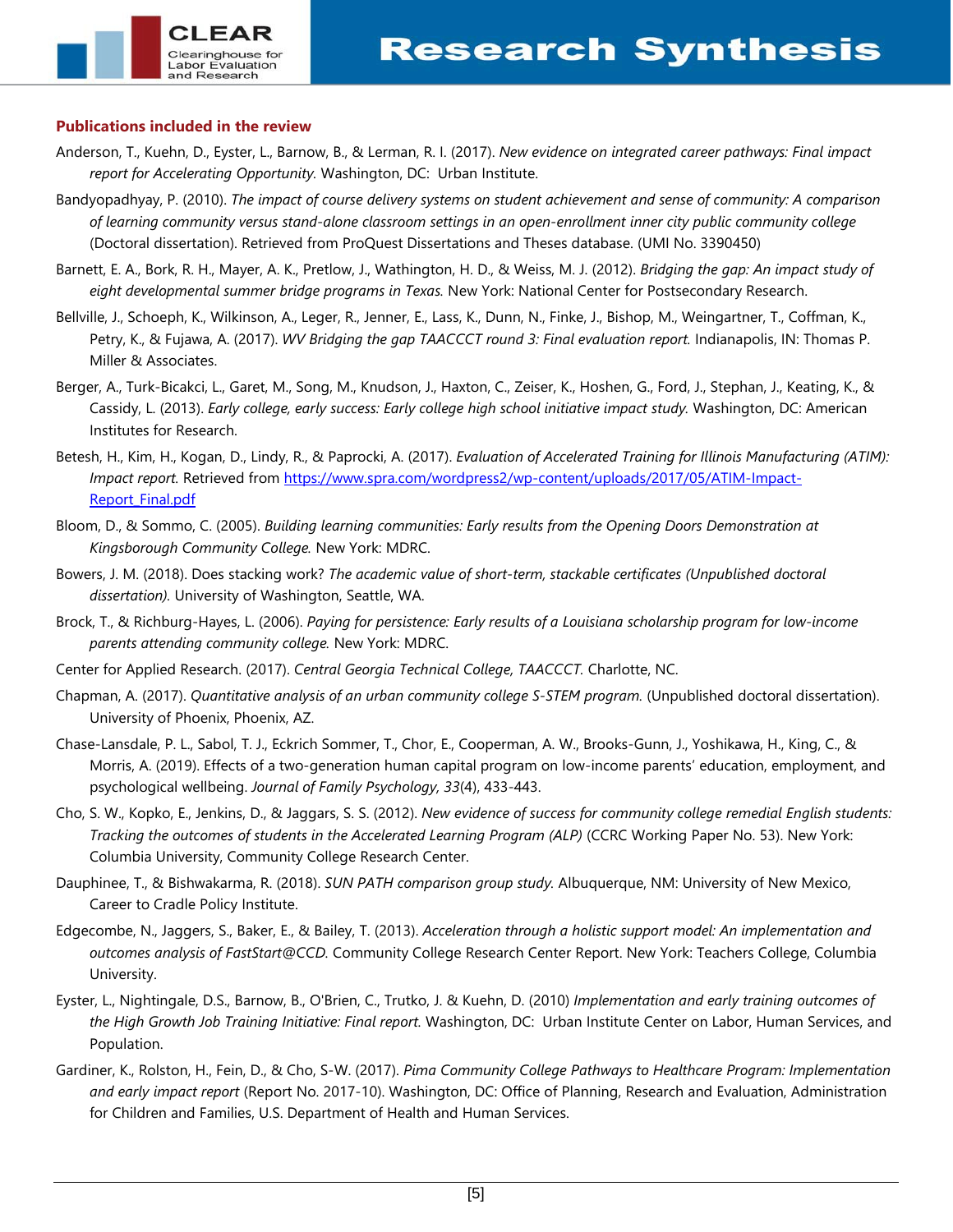- Glosser, A., Martinson, K., Cho, S. W., & Gardiner, K. (2018). *Washington State's Integrated Basic Education and Skills Training (I-BEST) program in three colleges: Implementation and early impact report (Report No. 2018-87). Washington, DC: Office of* Planning, Research, and Evaluation, Administration for Children and Families, U.S. Department of Health and Human Services.
- Hodara, M., & Jaggars, S. (2014). An examination of the impact of accelerating community college students' progression through developmental education. *Journal of Higher Education, 85*(2), 246-276.
- Hughes, K., Belfield, C., Ran, F., & Jenkins, D. (2018). *KCTCS Enhancing Programs for IT Certification (EPIC): Independent evaluation contracted by the Kentucky Community and Technical College System.* New York, NY: Community College Research Center, Teacher's College, Columbia University.
- Jacobson, L., & LaLonde, R. (1997). *Net impact evaluation of retraining under ESHB 1988.* Retrieved from <https://files.eric.ed.gov/fulltext/ED413525.pdf>

and Research

- Jacobson, L., LaLonde, R., & Sullivan, D. G. (2001). *The returns to community college schooling for displaced workers*. Retrieved from:<https://files.eric.ed.gov/fulltext/ED481841.pdf>
- Jaggars, S. S., Hodara, M., Cho, S. W., & Xu, D. (2015). Three accelerated developmental education programs: Features, student outcomes, and implications. *Community College Review, 43*(1), 3-26.
- Jenkins, D., Speroni, C., Belfield, C., Jaggars, S., & Edgecombe, N. (2010). *A model for accelerating academic success of community college remedial English students: Is the Accelerated Learning Program ALP) effective and affordable?* (CCRC Working Paper No. 21). New York: Columbia University, Community College Research Center.
- Jensen, J., Horohov, J., & Wright, C. (2016). *Online2Workforce (O2W) Elizabethtown Community & Technical College TAACCCT Round II Grant final evaluation report*. Lexington, KY: University of Kentucky College of Education Evaluation Center.
- Little, M. D. (2016). *Delivery of remedial community college mathematics instruction in an emporium learning environment: Predicting academic success, persistence, retention, and completion*. (Unpublished doctoral dissertation). University of North Carolina at Charlotte, Charlotte, NC.
- Liu, Y. T. (2017). Essays on the economics of higher education: *The academic and labor market outcomes to four to two-year transfer, summer enrollment, and year-round Pell.* (Unpublished doctoral dissertation). Columbia University, New York, NY.
- Maccariella, J. (2015). *Engaging community college students using an engineering learning community.* (Unpublished doctoral dissertation). Old Dominion University, Norfolk, VA.
- Magnolia Consulting. (2016). *Coconino County Community College TAACCCT grant: Final report*. Retrieved from: <https://www.skillscommons.org/handle/taaccct/15564>
- Martin, V. & Broadus, J. (2013). *Enhancing GED instruction to prepare students for college and careers: Early success in LaGuardia Community College's Bridge to Health and Business program.* New York: MDRC.
- Martinson, K., Williams, J., Needels, K., Peck, L., Moulton, S., Paxton, N., Mastri, A., Copson, E., Comfort, A., & Brown-Lyons, M. (2016). *The Green Jobs and Health Care impact evaluation: Findings from the impact study of four training programs for unemployed and disadvantaged workers*. Retrieved from [https://wdr.doleta.gov/research/FullText\\_Documents/ETAOP-2017-](https://wdr.doleta.gov/research/FullText_Documents/ETAOP-2017-07%20Findings%20from%20the%20Impact%20Study.pdf) [07%20Findings%20from%20the%20Impact%20Study.pdf](https://wdr.doleta.gov/research/FullText_Documents/ETAOP-2017-07%20Findings%20from%20the%20Impact%20Study.pdf)
- Maxwell, N., Dolfin, S., Bruch, J., & Luca, D. L. (2017). *Outcomes from a certification program for early career professionals in supply chain management.* Princeton, NJ: Mathematica Policy Research.
- Mayer, A. K., Patel, R., & Gutierrez, M. (2016). Four-year degree and employment findings from a randomized controlled trial of a one-year performance-based scholarship program in Ohio. *Journal of Research on Educational Effectiveness, 9*(3), 283-306.
- Modicamore, D., Lamb, Y., Taylor, J., Takyi-Laryea, A., Karageorge, K., & Ferroggiaro, E. (2017). *Accelerating Connections to Employment volume I final evaluation report.* Fairfax, VA: ICF.
- Patnaik, A., O'Shea, D., & Prince, H. (2016). *Growing Regional Opportunity for the Workforce (Project GROW): Final evaluation report.* Austin, TX: The University of Texas, Austin Ray Marshall Center for the Study of Human Resources.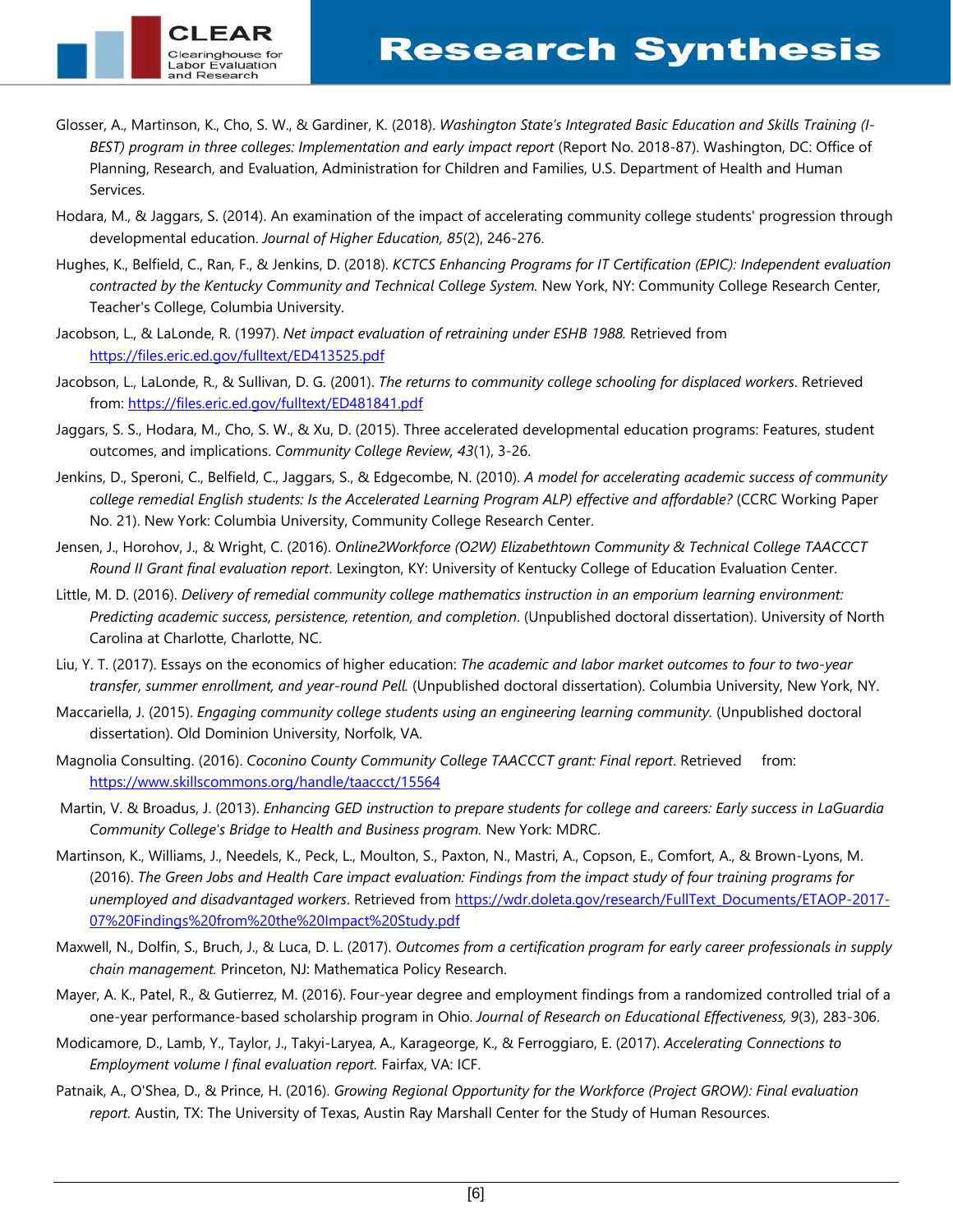- Peck, L. R., Werner, A., Harvill, E., Litwok, D., Moulton, S., Fountain, A. R., & Locke, G. (2018). *Health Profession Opportunity Grants (HPOG 1.0) impact study interim report: Program implementation and short-term impacts.* (Report No. 2018-16a). Washington, DC: Office of Planning. Research, and Evaluation, Administration for Children and Families, US Department of Health and Human Services.
- Price, D., Sedlak, W., Roberts, B., & Childress, L. (2016). *Making the Future: The Wisconsin strategy: Final evaluation report.* Indianapolis, IN: Northeast Wisconsin Technical College.

and Research

- Price, D., Valentine, J., Sedlak, W., & Roberts, B. (2018). *Advancing Careers and Training (ACT) for Healthcare in Wisconsin*. Retrieved from:<http://support.skillscommons.org/showcases/outcomes/healthcare/act/>
- Rayyes, N., Abe, Y., Sanchez, R., Lai, F., Akiya, K., Chan, V., & Jennings, E. D. (2016). *Contra Costa Community College District Design it–Build it–Ship it (DBS) final evaluation report.* Oakland, CA: Impaq International.
- Richburg-Hayes, L., Brock, T., LeBlanc, A., Paxson, C., Rouse, C. E., & Barrow, L. (2009). *Rewarding persistence: Effects of a performance-based scholarship program for low-income parents.* New York: MDRC.
- Scrivener, S., & Weiss, M. J. (2009). *Opening doors: More guidance, better results? Three-year effects of an enhanced student services program at two community colleges.* New York: MDRC.
- Scrivener, S., Bloom, D., LeBlanc, A., Paxson, C., Rouse, C. E., & Sommo, C. (2008). *A good start: Two-year effects of a freshman learning community program at Kingsborough Community College.* New York: MDRC.
- Scrivener, S., Gupta, H., Weiss, M. J., Cohen, B., Cormier, M. S., & Brathwaite, J. (2018). *Becoming college-ready: Early findings from a CUNY Start evaluation.* New York: MDRC.
- Scrivener, S., Sommo, C., & Collado, H. (2009). *Getting back on track: Effects of a community college program on probationary students.* New York: MDRC.
- Scrivener, S., Weiss, M., & Sommo, C. (2012). *What can a multifaceted program do for community college students? Early results from an evaluation of Accelerated Study in Associate Programs (ASAP) for developmental education students.* New York: MDRC.
- Scrivener, S., Weiss, M., Ratledge, A., Rudd, T., Sommo, C., & Fresques, H. (2015). *Doubling graduation rates: Three-year effects of CUNY's Accelerated Study in Associate Programs (ASAP) for developmental education students.* New York: MDRC.
- Smith, L., Gregg, A., Roth, L., Stoeklen, P., Krueger, B., Lawton, G., & Knaeble, B. (2017). *TAACCCT3 INTERFACE project: Final evaluation report.* Menomonie, WI: University of Wisconsin-Stout, Applied Research Center, Wisconsin's Polytechnic University.
- Sommo, C., Boynton, M., Collado, H., Diamond, J., Gardenhire, A., Ratledge, A., . . . Weiss, M. J. (2014). *Mapping success: Performance-based scholarships, student services, and developmental math at Hillsborough Community College.* New York: MDRC.
- Sommo, C., Cullinan, D., Manno, M., Blake, S., & Alonzo, E. (2018). *Doubling graduation rates in a new state: Two-year findings from the ASAP Ohio demonstration.* New York: MDRC.
- Sommo, C., Mayer, A. K., Rudd, T., & Cullinan, D. (2012). *Commencement day: Six-year effects of a freshman learning community program at Kingsborough Community College.* New York: MDRC.
- Van Noy, M., Edwards, R., Haviland, S. B, McKay, H., Douglas, D., Mabe, W., Coty, V., Javed, S., Pardalis, N., Hubbard-Mattix, L., & Seith, D. (2018). *New Jersey Health Professions Pathways to Regional Excellence project TAACCCT evaluation: Final report: Implementation and impact.* Piscataway, NJ: Rutgers Education and Employment Research Center.
- Visher, M., & Teres, J. (2011). *Breaking new ground: An impact study of career-focused learning communities at Kingsborough Community Colleges.* New York: National Center for Postsecondary Research.
- Webber (2018). *Starting to succeed: The impact of CUNY Start on academic momentum*. Retrieved from [http://www1.cuny.edu/sites/cunystart/wp-content/uploads/sites/51/2018/08/gateway\\_brief\\_final.pdf](http://www1.cuny.edu/sites/cunystart/wp-content/uploads/sites/51/2018/08/gateway_brief_final.pdf)